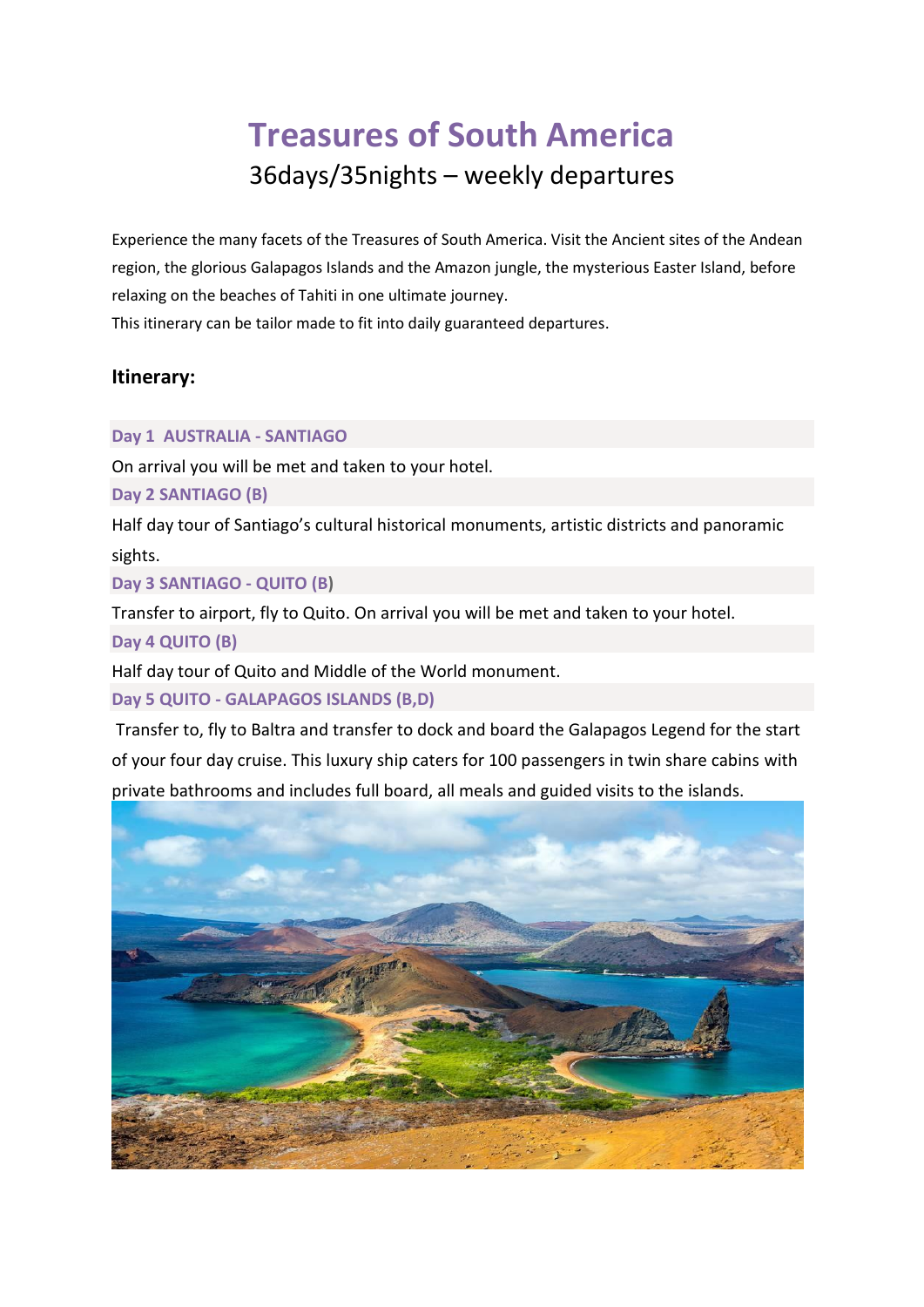#### **AM – Baltra airport**

Departure from Quito or Guayaquil to Baltra (2 ½ hours flight). Passengers are picked up at the airport by our naturalist guides and taken on a ten minute bus drive to the pier to board the M/V Galapagos Legend.

#### **PM – Highlands – Pit Craters (Santa Cruz)**

Dry landing. A 45-minute bus ride will take us to the Santa Cruz highlands, located to the northwest of Puerto Ayora, where we will find a natural reserve with giant tortoises\*. These enormous and slow-moving reptiles are responsible for the island's name and therefore approaching them in their humid and forested abode is always an inspiring adventure. They can weigh between 250 and 300 kg and can live up to 150-200 years. Additionally, travelers can walk inside surprising lava tubes\*; we also visit Pit Craters created from the collapse of surface materials into chamber fissures underground. It's a great place to spot Vermilion Flycatcher as we walk inside an endemic Scalesia forest.

**Day 6 Santiago - Bartolome (B,L,D)**

#### **AM – Egas Port (Santiago)**

Wet landing on a beach of black volcanic sand, visited by Darwin in 1835. The first section of the trail is comprised of volcanic ash (eroded tuff) and the other half of partially uneven terrain is comprised of volcanic basaltic rock lounging the shoreline.

The unique, truly striking layered terrain of Santiago's shores is home to a variety of resident and migrant birds, including the bizarre Yellow-crowned Night Heron and astounding array of marine wildlife including lobster, starfish and marine iguanas grazing on algae beds alongside Sally Light-foot Crabs. Colonies of endemic fur seals swimming in cool water pools formed by volcanic rocks are also a highlight.

#### **PM – Bartolome**

Dry or wet landing. We discover a fascinating moonscape\* formed by different volcanic parasitic cones —lava bombs, spatter, cinder cones —as we hike to the summit for impressive views of the surrounding islands, including the eroded tuff cone Pinnacle Rock\*. We also encounter marine iguanas, lava lizards and blue-footed boobies\*.

Beach time is a great opportunity to snorkel and see (perhaps swim with) Galapagos Penguins, sea turtles and White-tipped Reef Sharks among a great variety of colorful fish. For many visitors, this may turn out to be the best of snorkelling experiences\*; the water here is generally clear, without too much surf and full of marine life.

Due to its geographical location, the lack of vegetation is immediately noticeable. Pioneer plants are observed, so called because they are the first to establish roots on new ground. They include Tiquilia nesiotica (which is endemic to the island) and Chamaesyce (known as sand mat or spurge in English), lava cactus, and Scalesia bushes. Behind the beach we have dunes covered by mangroves.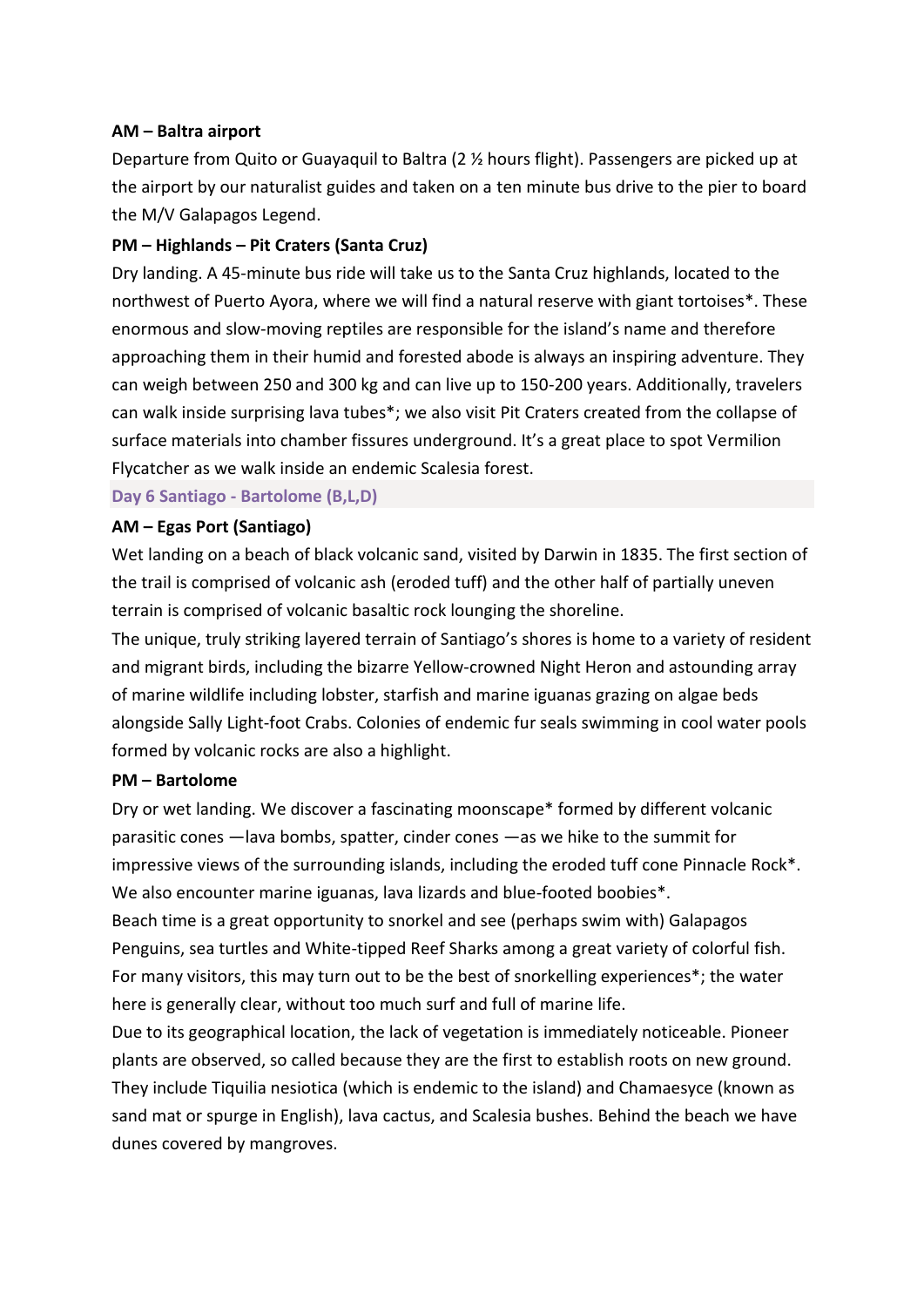### **Day 7 Santa Cruz - North Seymour (B, L, D)**

## **AM – Dragon Hill (Santa Cruz)**

Dry landing. We walk by a brackish lagoon where feeding flamingoes can be occasionally found. The trail leads across typical dry zone vegetation\* up to Dragon Hill, an important nesting ground for endemic land iguanas\*, offering lovely views of the anchorage and neighboring islands. The forest is home to mockingbirds, Darwin's finches, Yellow Warblers and Galapagos Doves.

## **PM – North Seymour**

Dry landing. This is perhaps one of the busiest tourist destinations on the archipelago. Off of Baltra Island (where the airport is located) and not far from Santa Cruz, North Seymour is the most accessible for day trips out of Santa Cruz's main port, Puerto Ayora. An approximately two hour walk amidst large nesting colonies of blue-footed boobies\*, magnificent and great frigatebirds\*, and swallow-tailed gulls for an in depth encounter with sea bird breeding cycles and as well as sea lions. You will also encounter sea lions, land iguanas, and on a lucky day, you might even come across a Galapagos Snake.

**Day 8 Santa Cruz - Baltra (B)**

## **AM – Bachas Beach (Santa Cruz)**

Wet landing on the north side of Santa Cruz; behind the beach lie two small flamingo ponds with iguanas, coastal birds, Darwin finches, mockingbirds, and gulls, as well as interesting native and endemic vegetation, red and black mangroves, salt bushes, and much more. This beach is one of the main nesting sites of sea turtles\* in the Galapagos. A female can lay eggs 3 or 4 times with an average of 70 eggs each, but then spend 3 or 5 years without breeding. At this paradisiacal site we will also find the remains of barges that sank long ago, once property of the United States Navy when they operated an airbase on Baltra Island during World War II. That is why the beach is called "Bachas" because the word "barges" in English was hard to pronounce for the local people.

#### **Baltra airport**

Finish your cruise for your flight back to the mainland. On arrival transfer to your hotel **Day 9 QUITO - AMAZON CRUISE(B, D)**

Transfer to airport for flight to Coca. On arrival you will be met and transferred to your ship, The Manatee Amazon Explorer, a 30 passenger vessel, cruising through the Ecuadorian Amazon Basin.

**Day 10-11 MANATEE AMAZON EXPLORER CRUISE (B L D)** 

Manatee Amazon Explorer cruise

**Day 12 MANATEE AMAZON EXPLORER CRUISE – QUITO – LIMA (B)** 

End of cruise. Fly to Lima via Quito. On arrival you will be met and transferred to your hotel.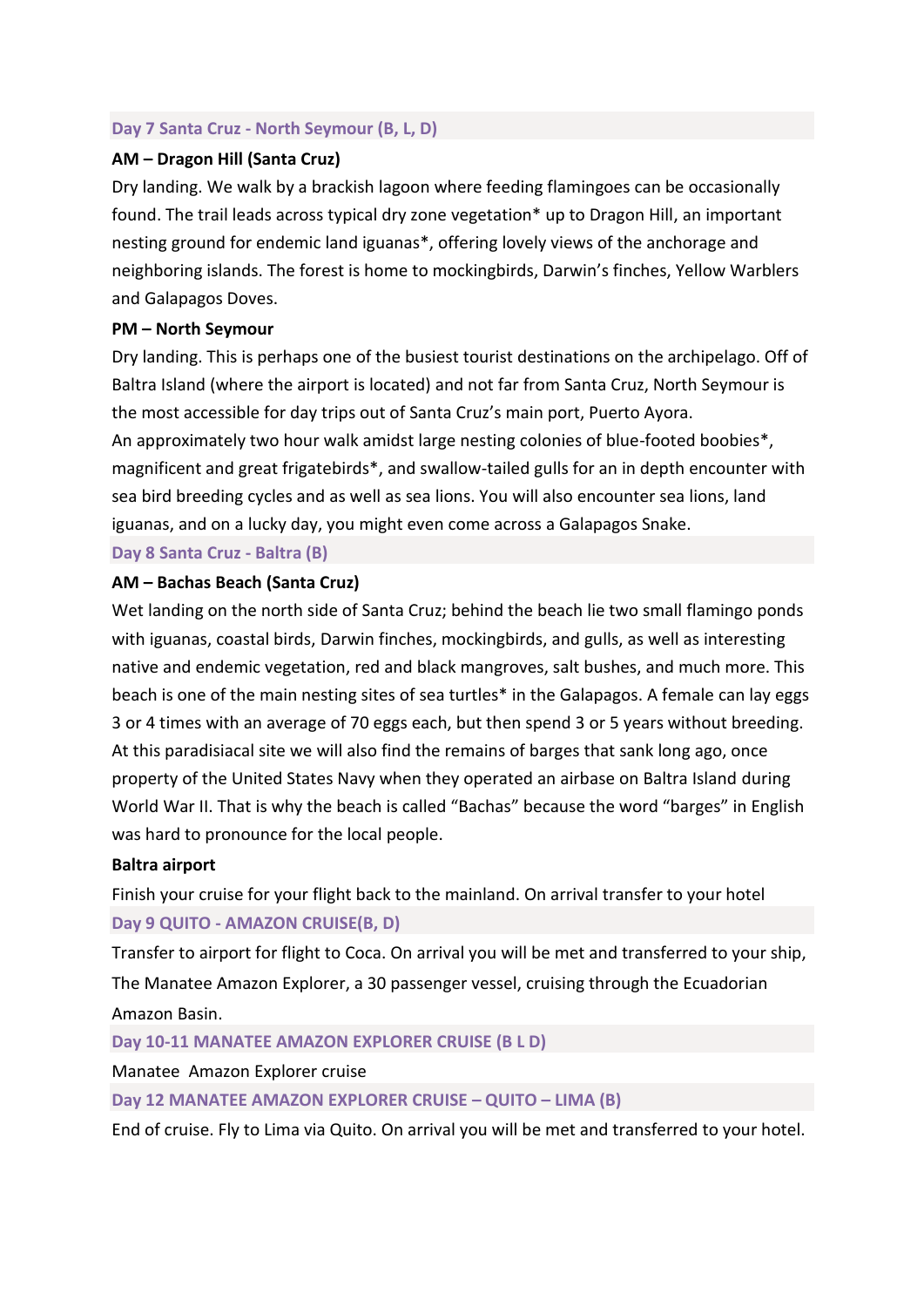## **Day 13 LIMA (B)**

Half day tour of Colonial and Modern Lima.

**Day 14 LIMA - CUZCO (B)** 

Transfer out for flight to Cuzco. Transfer to hotel in the Sacred Valley.

**Day 15 SACRED VALLEY (B, L)** 

Full day tour of the Sacred Valley of the Incas, visiting the ruins of Ollantaytambo and the colourful local market of Pisac.

**Day 16 SACRED VALLEY - MACHU PICCHU (B, L, D)**

Start your 2 day journey to the unforgettable ruins of Machu Picchu by boarding the Vistadome train to Aguas Calientes. Catch a bus to the mountain where you will be guided through this beautiful forgotten citadel, home of an incredibly advanced civilisation.



## **Day 17 MACHU PICCHU - CUZCO (B)**

Free morning. Return by train to Cuzco, transfer to hotel.

**Day 18 CUZCO (B)**

Guided half-day tour of the ancient Inca capital of Cuzco.

**Day 19 CUZCO - PUNO (B, L)**

A spectacular Andean Explorer train journey across the Altiplano to Puno on the shores of Lake Titicaca.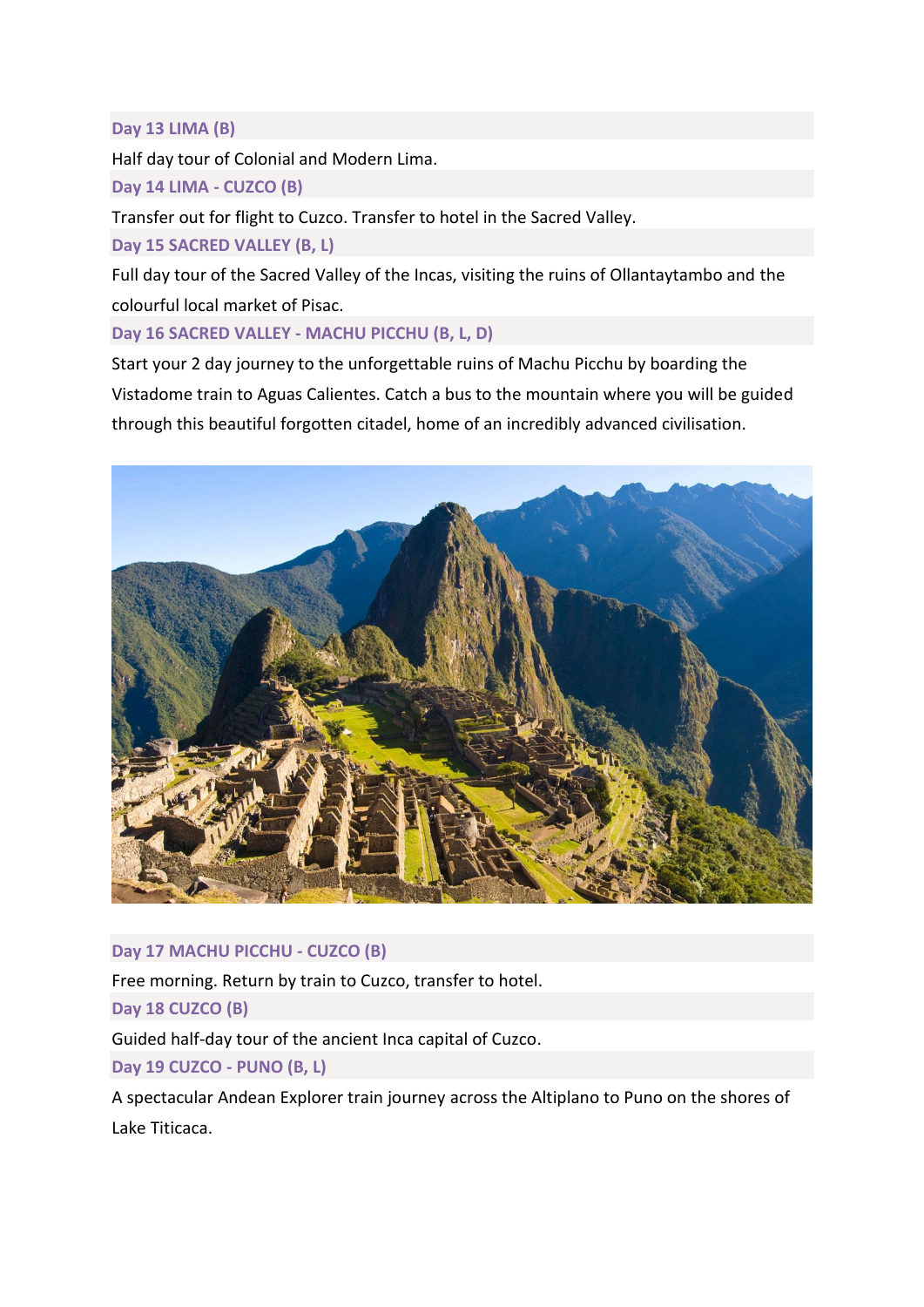## **Day 20 UROS & TAQUILE ISLANDS (B, L)**

Full day tour to the reed islands of Uros and Taquile Island.

**Day 21 PUNO - LA PAZ (B, L)** 

Full day crossing of Lake Titicaca from Puno to La Paz onboard a catamaran cruise ship. On arrival, transfer to hotel.

**Day 22 LA PAZ (B)** 

Half day city tour of the La Paz & Moon Valley.

**Day 23 LA PAZ - LIMA - BUENOS AIRES (B)**

Transfer to airport for flight to Buenos Aires. Transfer to your hotel.

**Day 24 BUENOS AIRES (B)**

Half day tour of South America's stylish capital, Buenos Aires, whose architecture and boulevard are influenced by a strong European heritage. Visit the bohemian street market of La Boca, the tango barrio of San Telmo and the famous Recoleta cemetery, home to the resting place of Eva Peron

**Day 25 BUENOS AIRES (B, D)**

Free day to discover this exciting city or go shopping. In the evening, experience the tango in all its glory and sample the succulent local beef with a dinner and show.

**Day 26 BUENOS AIRES - IGUAZU FALLS (B)**

Transfer to airport for your flight to Iguazu Falls. On arrival you will be met and transferred to your hotel. Afternoon tour of the Argentinean side of the Falls including the Devil's Throat.

**Day 27 IGUAZU FALLS - RIO DE JANEIRO (B)**

Morning tour of the Brazilian side of the falls before flying to Rio de Janeiro. Transfer to your hotel.

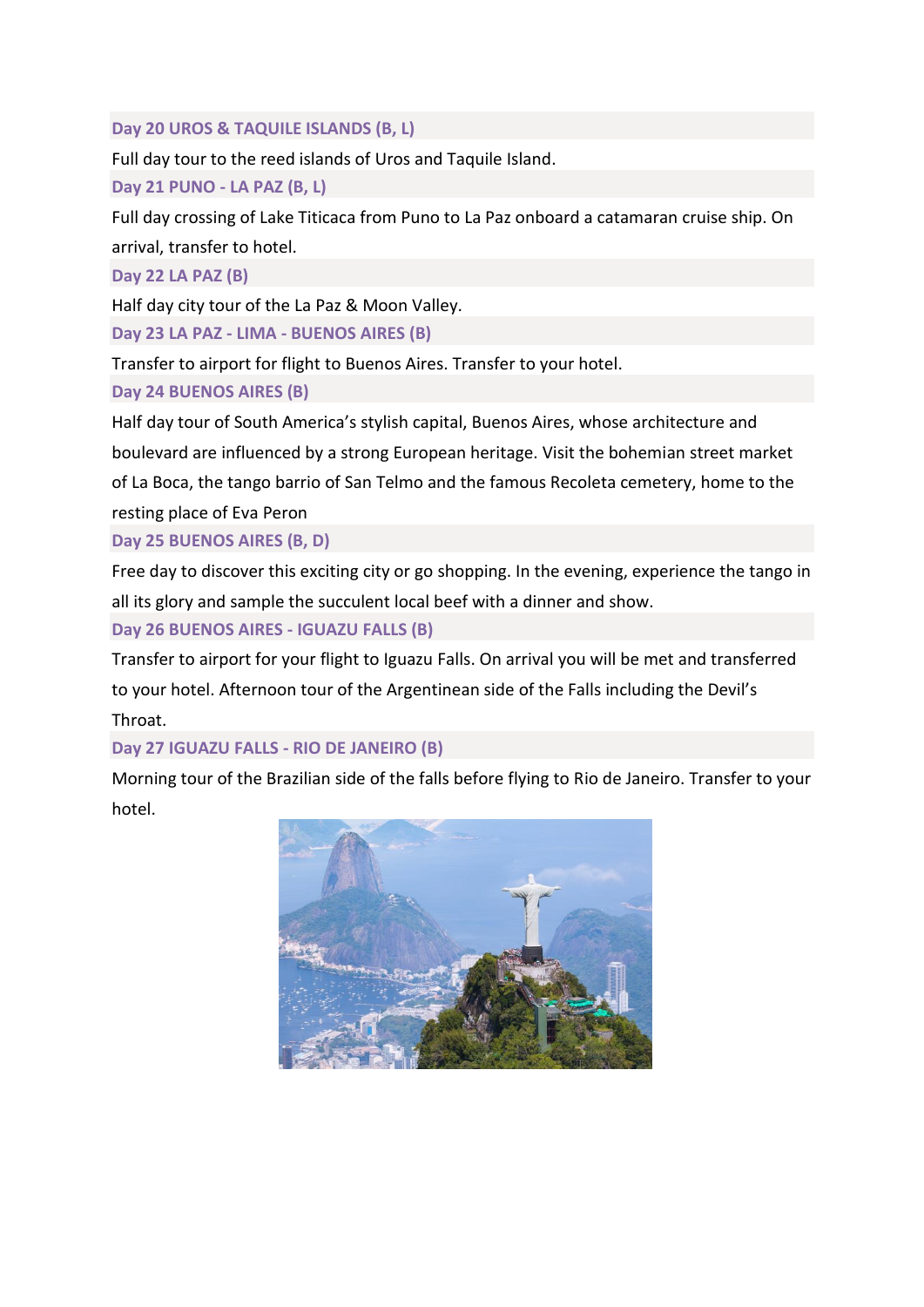## **Day 28 RIO DE JANEIRO (B)**

Tour and cable car trip to one of the city's favorite landmarks Sugar Loaf Mountain, the famous granite and quartz peaks overlooking the Guanabara Bay for a fantastic view **Day 29 RIO DE JANEIRO (B)**

Visit to the top of Corcovado Mountain, catching a small through the Tijuca forest before reaching the top to see the iconic Christ the Redeemer statue. Evening samba show and dinner.

**Day 30 RIO DE JANEIRO - SANTIAGO (B)**

Transfer to airport for flight to Santiago. Overnight

**Day 31 SANTIAGO - EASTER ISLAND (B)**

Flight to Easter Island. Afternoon tour of Orongo, including the Rano Kao volcano.

## **Day 32 EASTER ISLAND (B, L)**

Full day tour of the Souther coast of the Island including Rano Raraku quarry and Anakena beach.



## **Day 33 EASTER ISLAND - PAPEETE (B)**

Day at leisure before flying to Papeete, Tahiti. On arrival transfer to hotel.

**Day 34 PAPEETE (B)**

Half day Circle Island tour of Tahiti

**Day 35 PAPEETE - AUSTRALIA**

Transfer to airport for flight home.